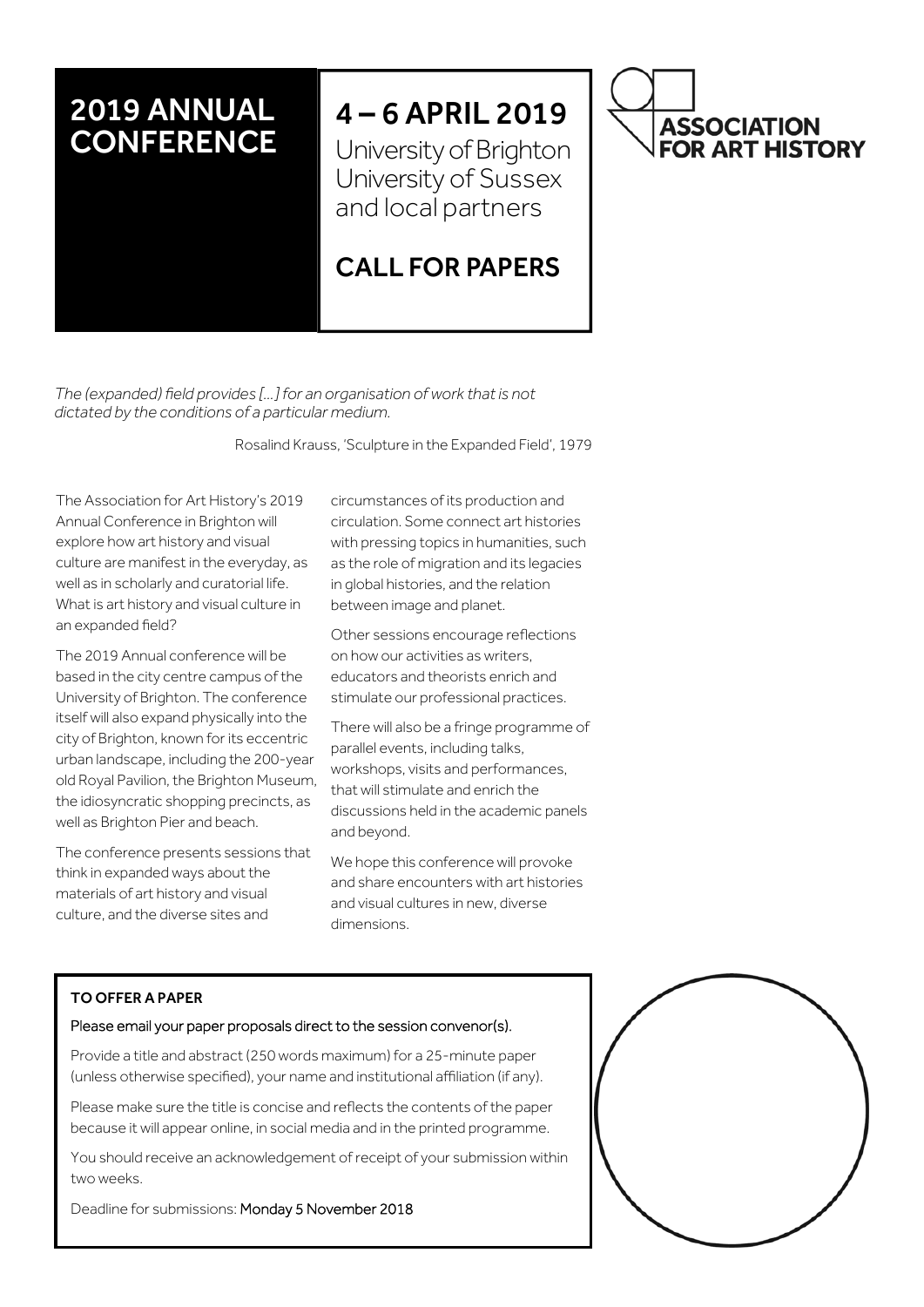## Affective Fashion(s)

Roberto Filippello, Edinburgh College of Art, The University of Edinburgh robertofilippello@gmail.com

Alessandro Bucci, Edinburgh College of Art, The University of Edinburgh a.g.bucci@sms.ed.ac.uk

Since the 'affective turn' that occurred in the mid-1990s, the term 'affect' and its conceptualisations have been embraced by various humanistic disciplines to contribute to the ontological description of reality, hence sanctioning a deeper intellectual interest in the material body. In these contexts, the theoretical frameworks and methodologies of affect spread in reaction to the alleged inability of poststructuralism to properly account for the role of the body in the formation of human subjectivity.

This panel seeks to foreground the uses of 'affect' in the analysis of fashion. This pursuit might permit, on the one hand, to grasp how bodily sensations are mobilised and come to *matter* in everyday practices of self-fashioning, both individual and institutional; on the other, to unpack how specific affects that are circulated across fashion media representations are revealing of the cultural systems in which they are embedded. Thus, through the lens of affect, our aim is to raise questions about the 'structures of feelings' informing fashion design, its processes and its representations.

We welcome contributions that include, but are not limited to:

- emotional design: how fashion designs can convey emotions
- phenomenological experiences of self-fashioning in everyday life and media representations
- affect and technology: how new technologies in the production of garments, photographs, and films impact our sensorium
- affective publics: how fashion media resonate with, and contribute to shaping, audiences
- affective embodiment of racial and sexual difference in fashion media
- the affective component in fashion curatorial practices: producing and experiencing 'atmospheres'
- uses of affect in fashion historiography.



## Art after 1945: At home or homeless?

Donna West Brett, University of Sydney donna.brett@sydney.edu.au

Alix Beeston, Cardiff University beestona@cardiff.ac.uk

Sarah E James, University College London, sarah.james@ucl.ac.uk

Olivia Tait, University College London aodtait@gmail.com

In the wake of radical geopolitical transformation after 1945, numerous theorists have debated the ways in which 'transnational movements of bodies, objects and images', have changed our understanding and experiences of home and belonging (Sara Ahmed et al). Art historians and cultural critics have examined the production and reception of art in relation to individual and geopolitical historical and contemporary experiences of exile (Linda Nochlin), migration, immigration and dispossession (Mieke Bal, Anne Ring Petersen, TJ Demos). Others have examined visual and material culture in relation to the state, citizenship, human rights and democracy (Ariella Azoulay). Recent feminist art history has returned to traditional categories of the home and the obedient or disobedient domestic imaginary, calling for the need to rethink the discipline's 'new domesticities' (Francesca Berry, Jo Applin, Mignon Nixon, Julia Bryan-Wilson). And sociological approaches have interrogated the space of queer migrations, refigured as forms of home and homing (Anne-Marie Fortier).

With such concerns, contexts and debates in mind, this session calls for papers that interrogate art and the expanded field of art history in relation to everyday issues of home and homelessness. We invite papers that explore the concept and visual representation of home in terms of politics, gender or race, as queer, contested, confined, or emancipated. We invite research which foregrounds art's role in the construction of narratives of belonging; to consider concepts of being at home, of producing social relations and models of communal belonging, or to interrogate conditions of homelessness, 'unbelonging', or statelessness.

#### Art and Gentrification in the Changing Neoliberal Urban Landscape

**Tijen Tunali**, University of Tours, France tijentunali9@gmail.com

For the last four decades, art has been integral to the neoliberal governance and policies for new urban planning: to aid social and economic outcomes, to boost the economic environment of post-industrial cities, to energise communities and neighbourhoods and to raise real estate values. The studies of culture and neoliberal urban planning have acknowledged a straightforward role of the artists in the changing urban landscape, often disregarding the complex relationship of art to power and resistance. They have also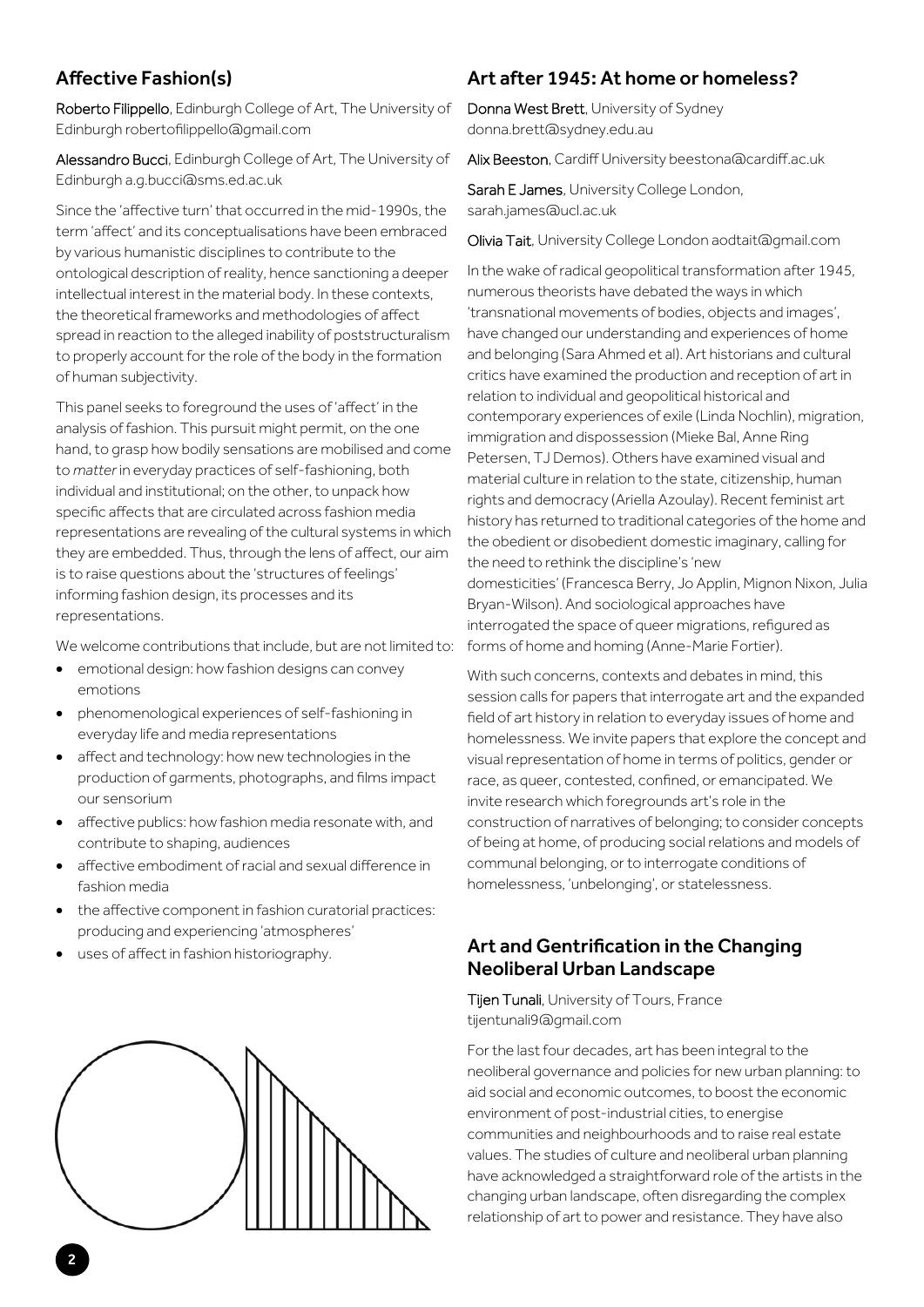often overlooked the actual aesthetic practices and their effects on the public's perceptual, physical and political encounters with the urban space. A rigorous research into art's emancipatory properties in urban struggles for 'right to the city' deployed during campaigns, protests and creative strategies in daily life in the urban 'public' space is urgently needed.

This panel will extend the discussion about the complexities of aesthetic disposition in the gentrified urban environment and art's relations to both cultural capital and the bottom-up resistance in the city. We seek papers that engage in art's critical, aesthetic, communicative and creative powers from the perspective of social mobilisation and urban activism, especially in the gentrified neighbourhoods. Papers might address the following concerns: What kind of political and aesthetic possibilities could emerge in the intersection of the spatial and dialogical premises of art and the ideological and economic processes of the new urban planning? How could artistic expressions in the urban space reveal, delimit, question and resist the complexity of neoliberal urbanisation?

#### Art and Xerox

Zanna Gilbert, Getty Research Institute, Los Angeles zgilbert@getty.edu

John Tain, Asia Art Archive, Hong Kong john@aaa.org.hk

This session examines the impact of xerography on the production and distribution of art and visual culture. Beginning in the 1960s, when the Xerox Corporation's electrostatic copying technology made easy and instantaneous photographic reproduction widely available, photocopy and its potential for self-publication and distribution has greatly impacted artistic creation and circulation. For instance, much of the aesthetic of conceptual art would be inconceivable without it: one need only think of the 'Xerox Book', the exhibition as publication organised by Seth Siegelaub in 1968. However, xerography also proved important to very different artists working in performance, photography, mail art, and in Xerox or Copy art itself, which peaked in the 1970s and 80s.

While the significance of the technology for conceptual art has been discussed by Alexander Alberro in his *Conceptual Art and the Politics of Publicity* (2003), and its use by activists researched by Kate Eichhorn (*Adjusted Margin: Xerography, art, and activism in the late twentieth century*, 2016), there exists no comprehensive international study. The session aims to address this lack, and invites proposals that engage with the following questions: How did artists' use of photocopy change over time and space, from the introduction of the first copying machines to their widespread availability in the 1980s? What are the historical specificities of the use of the photocopier in different regions or countries? Did artistic reproduction differ in any significant way between photocopy and other print techniques, such as

the mimeograph? In what ways did photocopy intersect with photography and performance?

#### Art Education: The making of alternatives?

Sue Breakell, University of Brighton S.M.Breakell@brighton.ac.uk

Gavin Butt, University of Sussex q.butt@sussex.ac.uk

Matthew Cornford, University of Brighton M.Cornford@brighton.ac.uk

Naomi Salaman, University of Brighton N.Salaman@brighton.ac.uk

Modern forms of art education have variously created worldmaking environments for staff and students to envisage, conceptualise and create alternatives to dominant aesthetic, social and political forms. From the Bauhaus to Hornsey College, and Black Mountain to Dartington, art education has acted as a laboratory for social and political, as well as artistic, change. In the UK, from the countercultural 1960s to the anti-Thatcherite '80s, change has come from students being afforded time and liberty to act at a remove from capitalist imperatives of paid employment – even from the constraints of pedagogy itself – or from direct engagement with radical teaching content: experimental studio briefs, placement activities or critical theory.

But, building on the work of Left-theorist Mark Fisher, we ask: Are art schools in neoliberal times still potent sites for the incubation of alternative political possibility? Or have they become tamed by the marketised imperatives of competition and of audit culture? Have students become more conservative upon becoming consumers of their own education? Or is asking such questions only to describe the *different* conditions of alternative worldmaking in art school today?

We welcome proposals addressing modern or contemporary art schools and their role in the creation of, for example, alternative lifestyles, radical art, revolutionary communities, feminism, LGBTQI culture, race politics, and rock and pop music. Submissions that explore the role of the archive in rehabilitating histories of radical forms of education, or adopt a theoretical approach to the 'alternative' or 'critical' capacities of the art school are expressly encouraged.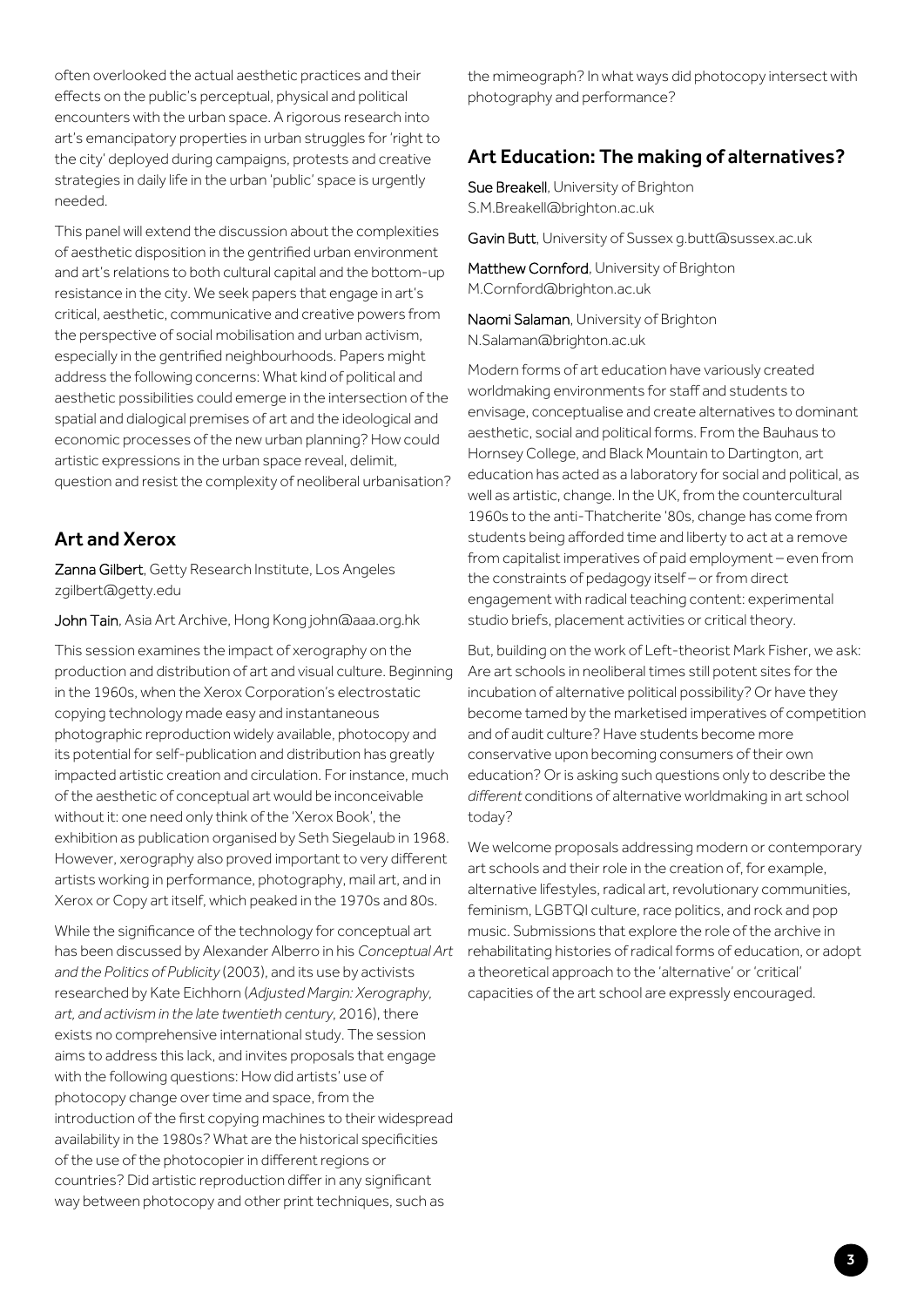#### Artistry in the Spaces of Medicine

Natasha Ruiz-Gómez, University of Essex natashar@essex.ac.uk

Mary Hunter, McGill University mary.hunter2@mcgill.ca

For hundreds of years, artists and physicians have influenced each other's work; through collaborations, partnerships and ad hoc junctures, they have expanded the scope of each other's fields. This session seeks to examine such intersections by exploring artistic practice in, and with, medical spaces, including the physician's office, the waiting room, the operating theatre, the hospital ward, the autopsy room, the laboratory and the medical museum. By investigating these sites from the perspectives of art history and visual culture, we hope to shed new light on how and why artists have used these spaces not only for anatomical and pathological study but also for ideas and inspiration – many of which have pushed disciplinary boundaries. What role did medical spaces have on artistic practice, visual representation and the writing of art and medical histories? What role do they continue to play in art-making and medical learning?

This session intends to spark a dialogue about artistry in the spaces of medicine. We encourage papers that look at this dialogue in any country from the 17th century to the present and welcome papers from artists, curators and scholars from any discipline. We are especially interested in approaches that expand the field of art history through an analysis of medical visual culture, as well as papers that explore how artists expanded the field through their 'medical' work, which can be understood as artworks with medical themes or any type of image, object or technology made for medicine.

#### Blood in Modern and Contemporary Art

Neil MacDonald, Independent n.macdonald@zoho.eu

Camilla Mørk Røstvik, University of St Andrews cmr30@st-andrews.ac.uk

Art practices that involve human blood have a long and controversial history. Blood has often been considered shocking, despite the ubiquity and frequently benign presence of blood in everyday life. Since at least the 1970s, artists have used blood to open up debates about gender identity, disease, racism and violence. These works draw upon blood's potency as both metaphor and physical matter. A resolutely liminal substance, blood can convey life and death, masculinity and femininity, nutrition and threat. Blood has also been used by artists to explore issues of inheritance, memory and history in relation to racial, class and national identities. Blood can be seen as separating and demarcating communities but also as erupting across and disrupting boundaries.

This panel seeks to examine the distinct capacity of blood to explore the multiplicity and complexity of identities and histories being articulated in art and culture today. At a moment when art's histories are increasingly discussed in interdisciplinary and comparative terms, blood is well positioned as a meeting point between art history and many other fields, such as the medical humanities, cultural studies, anthropology, religious studies and performance studies. We therefore encourage papers drawing inspiration from these disciplines.

We welcome proposals for 25-minute papers engaging with art and blood, including (but not limited to) the following themes: Menstruation; HIV/AIDS and blood diseases; Censorship; Blood as pollutant or nutrient; Post-Colonial theory; Blood, race and racism; Identity; Violence; Abortion, childbirth and pregnancy; Blood as paint; Blood as protest.

#### Building a Planetary Imaginary: Information design, contemporary art, and environmental politics

Timothy Stott, Dublin School of Creative Arts, Dublin Institute of Technology tim.stott@dit.ie

Maibritt Borgen, Yale University mbborgen@gmail.com

Charts, plans, tables, graphs, and diagrams are foremost in the dissemination of scientific data and knowledge. These types of information design are 'knowledge generators' (Johanna Drucker) as much as representations of existing states of affairs, which help to think systems, correlations, and future scenarios across scales, from the microbial to the planetary. As they make complex global ecologies legible and consequential to the public, they are central to the everyday politics of our current climate regime.

With the renewed urgency of this knowledge today, this session investigates how contemporary artists and curators have used information design to build, challenge, and expand a planetary imaginary in the face of ecological disaster. Whereas photographs of the planet in its entirety mobilised the previous generation of environmental art and politics, the planetary now emerges in complexes of data and information. We therefore ask: How has information design expanded into a set of artistic and curatorial strategies that engage the epistemology and function of science? How do contemporary artworks, projects, and exhibitions use information design to think through planetary complexities and contingencies in the public domain? How does this planetary imaginary compare to that of global economies and infrastructures? By connecting information design and a planetary imaginary, this session seeks to re-orient toward environmental politics current debates about the diagrammatic and the informational as major tropes of contemporary art.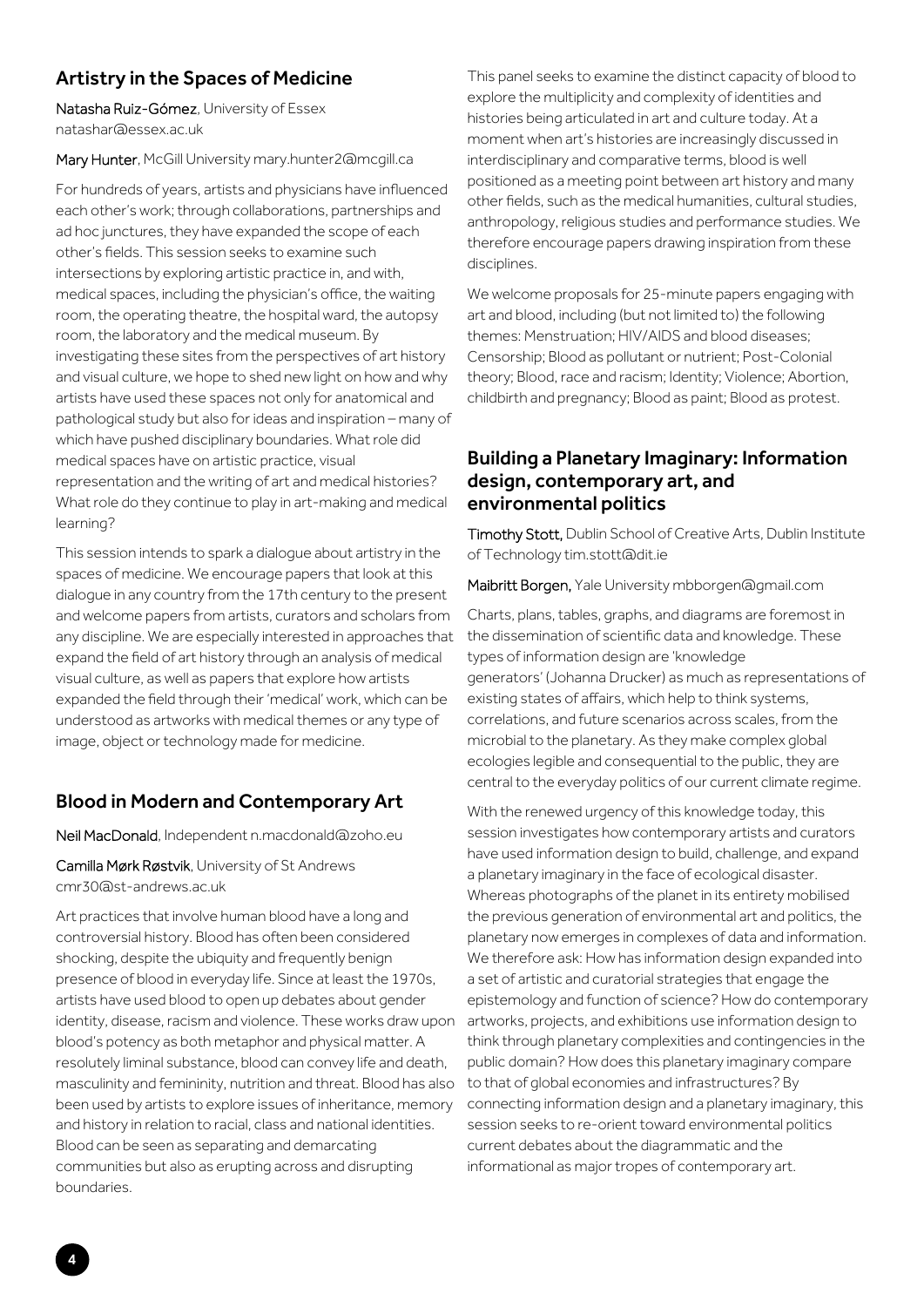## Conceptual Cartography: Spatial representations in Conceptual Art

#### Elize Mazadiego, KU Leuven emazadiego@ucsd.edu

Conceptual art is broadly considered a movement that accelerated the processes of internationalism in the 1960s and 1970s. Early proponents of Conceptual Art differed from preceding generations of artists in their aspiration to connect individuals and ideas beyond geographic expanses. Conceptual art's reductive quality of the art object into dematerialised forms mobilised a vision to transcend spatial and geographic boundaries and configure a global network of artists and work. Artists differentiated existing forms of the international through the conceptualist artwork's capacity to further expand and decentralise art's traditional topography. Cartography is a defining feature in many Conceptualist artworks, from Douglas Huebler's maps that chart journeys with a felt pen on ordinary topographical road maps to Felipe Ehrenberg's Tube-O-Nauts Travels that document the artist's continuous journey on London's Underground over 17 hours with diagrams on subway maps.

Of interest to this panel is the interface between Conceptual Art's spatial imagination in the 1960s to 1980s, and the variant ways in which artists employed a cartographic language as a process and production of space-making. In particular, how do these practices encode new territories, subvert systems of representation, re-order, de-centralise, reify or expand geography and its signification. How were artists engaging with or producing a globalised, networked, transnational, de-territorialised and in-flux geography. Along these lines, we invite proposals for papers that explore different forms, media, strategies, theories and concepts, as well as geographic and temporal frames of reference.

#### Critical Pedagogies in the Neoliberal University: Expanding the feminist field in the 21st-century art school

Marsha Meskimmon, Loughborough University M.G.Meskimmon@lboro.ac.uk

Hilary Robinson, Loughborough University H.Robinson@lboro.ac.uk

Critiques of the neoliberal University are ubiquitous. Research is instrumentalised towards the production of quantifiable outcomes for the economy. Academic learning environments are evaluated for effective delivery of enterprising, if uncritical, citizens, into the global marketplace. Student fees and debt form a virtuous loop with employability agendas. To deliver its objectives, the corporate University speeds up performance demands upon permanent and precarious faculty colleagues.

Feminisms have long intervened in economies of knowledge production, asking critical questions concerning authority, inclusivity, and the role of education in empowerment and political change. What feminist pedagogies can we develop and maintain in the neoliberal corporate University? How can feminist reflexivity, creativity and aesthetics counter the anaesthetising effects of education-as-commodity for 'student-consumers'? Can we develop responsible, responsive, critically affirmative knowledge projects though learning and teaching? How can we foster collaboration, connection, inter- and cross-disciplinary feminist creativity and thought in the academy? How can feminist pedagogies function within neoliberal universities while also offering spaces for critique? How does money work in feministfriendly 'alternative art schools' – who can afford to study, and who cleans the toilets? What are the pre-figurative or alternative practices? How can the 'long march through the institutions' (Dutschke, c.1970) function as transformative experience rather than as co-option or assimilation? If 'the master's tools will never dismantle the master's house' (Lorde, 1979) how can we undo, while remaking, pedagogies, and not fail ourselves as students and as academics? Is it sometimes OK to 'go slow'?

We welcome proposals that critique, theorise, propose, and strategise towards environments that enact inclusive feminist pedagogies.

#### Culture, Capital, Collaboration: Towards a new educational exchange

#### Trevor Horsewood, Association for Art History

This parallel session acts as a platform for a range of curated conversations around the current and emerging challenges and opportunities for art history in different learning contexts. It builds on conversations started in the 2018 Annual Conference Critical Pedagogies session, reflects on the work of the Association for Art History to increase engagement and educational opportunities, and sets out a manifesto for change for the coming years.

Dissent, disadvantage and dogma act as narrative threads across the session, which aims to open up new dialogues about art history in education and the wider public realm.

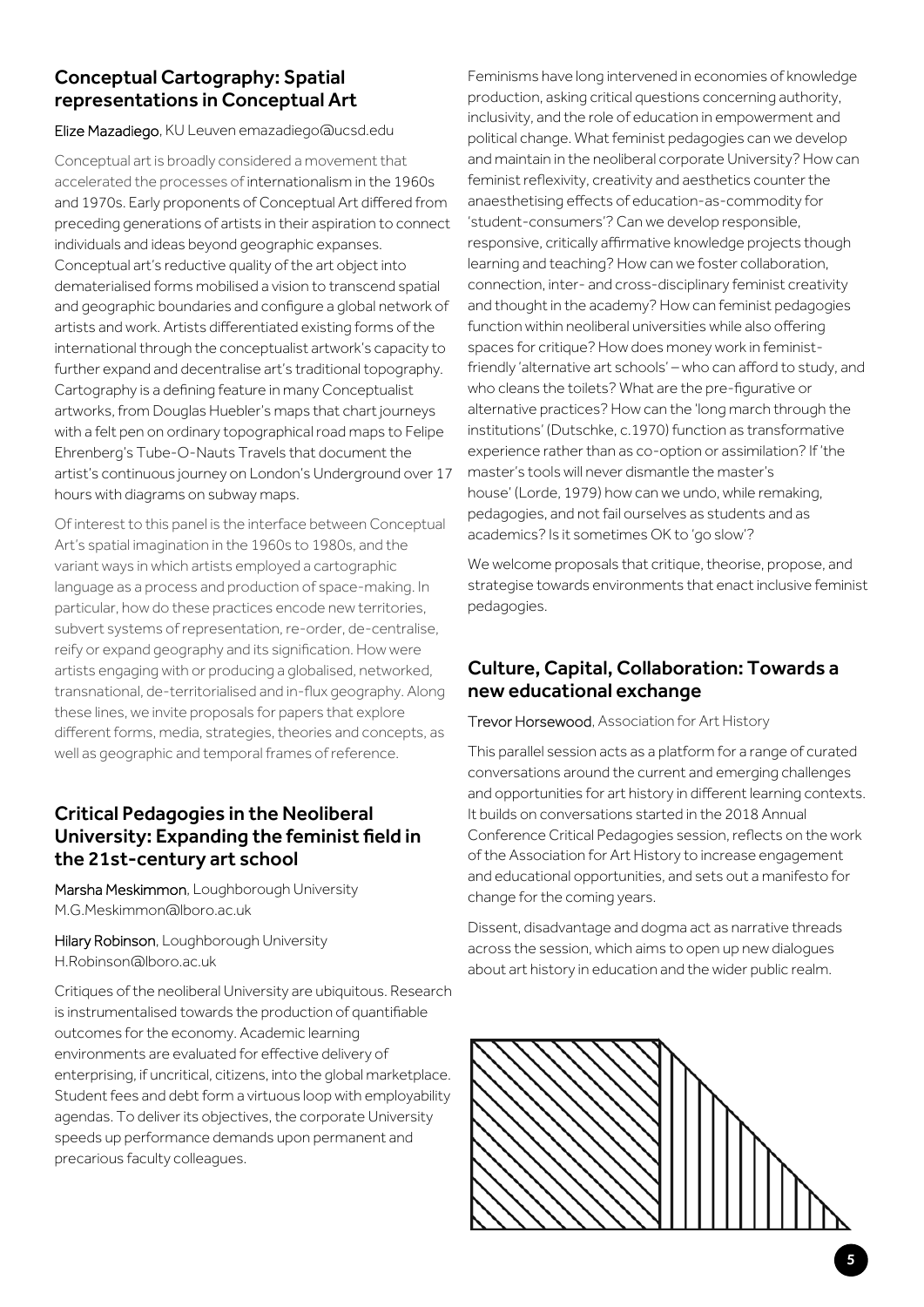#### Danger! Women Reading

Victoria Horne, Northumbria University in Newcastle victoria.horne@northumbria.ac.uk

Throughout history, the figure of the woman reader has been viewed as potentially subversive or dangerous, 'a threat to domestic order' (Long, 2004). She's a thrillingly ambiguous figure who has captured the attention of numerous artists over centuries (Bollmann 2016). The significance of women's periodical culture within first- and second-wave struggles has been addressed by literary theorists (Bazin and Waters ed., 2017), as have the histories of reading groups (Long 2004), independent bookshops (Delap 2016) and feminist publishers (Murray 2000) – and yet, despite reading's crucial importance to the art historical discipline, little attention has been devoted to understanding the function of book groups and publishing circles as systems of knowledge mediation in feminist art history. This panel seeks to redress this omission by considering how para-institutional practices associated with libraries, bookshops, reading groups, and publishing collectives – particularly, but not exclusively, prior to the recognition of feminist discourse within the academy – empowered women as readers and writers of art history and theory.

The subject and practices of reading have surfaced with surprising intensity in contemporary art, perhaps most visibly in the near-ubiquitous space of the gallery reading room. 'The Age of Print', Hayles (2012) suggests, 'is passing, and the assumptions, presuppositions, and practices associated with it are now becoming visible as media-specific practices rather than the largely invisible status quo.'

As this cultural shift from print to digital paradigms transpires, it is important not to neglect the gendered dimension of reading, both historically and contemporarily. As such, this panel invites papers on the following possible topics: women's reading groups; feminist publications, including circulation and reception histories; art historical representations of women reading; periodical networks; libraries and access; erotics and pleasures of reading; relations between reading and looking; reading subversively.

#### Workshop: Decolonising the Curriculum: Creative and practical strategies

Katherine Harloe, University of Reading k.c.harloe@reading.ac.uk

Francesco Ventrella, University of Sussex f.ventrella@sussex.ac.uk

We invite expressions of interest or proposals for presentations or provocations of around 15 minutes, which seek to share ideas about what it means and what it takes to decolonise the curriculum today. Our aim is to start a conversation across disciplines, periods and area specialisms

around everyday practices of decolonisation in higher education, museums and cultural organisations. The workshop will provide space for theoretical reflections upon decolonisation and the exchange of practical, creative and pedagogic strategies already being pursued by the participants.

 In recent years, questions about expansion of the traditional objects and methods of art history have acquired urgency in response to movements for social justice. While talk of 'curriculum decolonisation' or 'diversification' has circulated across the humanities, seeping into everyday departmental cultures and sometimes even officially stated institutional aspirations, scholarly, pedagogic, and creative practices fall short of lofty ideals.

 Disciplinary inertia, alongside the perception that the labour of decolonisation can be left to those who have geographically expanded the art-historical canon or are perceived as themselves embodying difference, avoids confronting colonial and racist legacies inherent in disciplinary structures and habits of thought, and reproduces entrenched hierarchies. How do we contest the subtle kinds of centring that allow certain practices and knowledges to appear only as marginal or derivative? How attend adequately to the scholarship and everyday experience of those constructed as 'space invaders' (Puwar 2004), whose very identities mark them as 'trespassers' in the physical and imagined spaces of scholarship and education?

The format will comprise short presentations, followed by chaired open discussion.

#### Diaspora Artists and British Art History: Intervention–integration–expansion

Alice Correia, University of Salford A.Correia2@salford.ac.uk

Anjalie Dalal-Clayton, University of the Arts, London a.dalalclayton@arts.ac.uk

Elizabeth Robles, University of Bristol, haekr@bristol.ac.uk

To date, mainstream surveys of 20th-century British Art have been so narrowly focused as to narrate only a select story of the artistic practices and activities being undertaken. But what happens when accounts of British Art stray from these orthodoxies to reveal its other, hitherto marginalised, practitioners – their diverse motivations and multivalent strategies?

This session seeks to add to and enlarge this hitherto constricted field of art historical enquiry by paying specific attention to the work of African, Asian, Caribbean, and other diasporic artists active in Britain since 1900. Building on a number of recent publications (Chambers, 2014; Orlando, 2016; Wainwright, 2017; Kerman, 2017), and exhibitions, including 'Migrations: Journeys into British Art' (Tate Britain, 2012) and 'Speech Acts: Reflection–Imagination–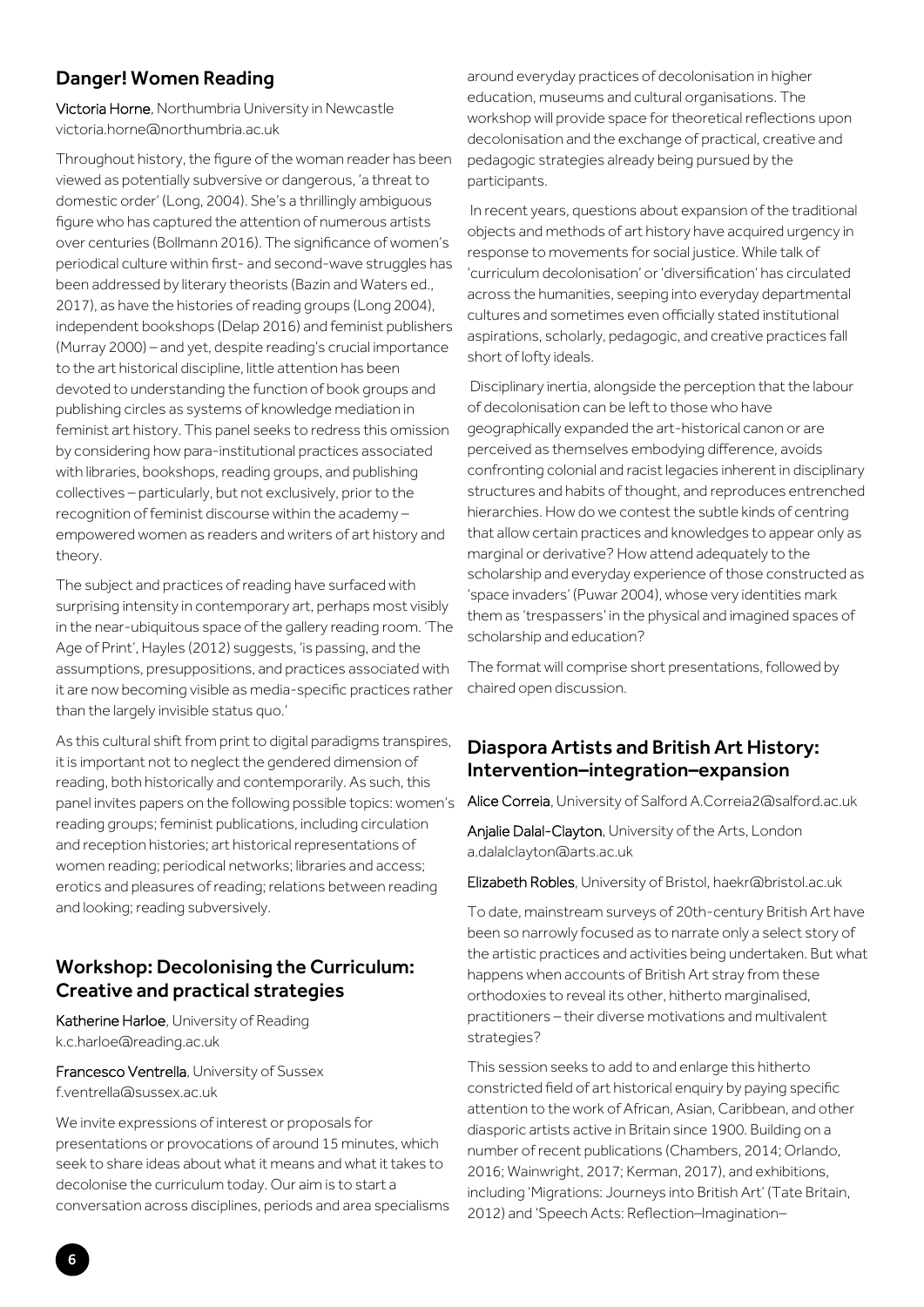Repetition' (Manchester Art Gallery, 2018–19) can we expand the knowledge-base of, and range of historiographic and theoretical approaches to, the work of diaspora artists? And what does such scholarship do to the field of British art? Will the study of practitioners as varied as Ronald Moody, Li Yuanchia and Mohini Chandra (for example) remain as an appendix or supplement to 'mainstream' narratives? Can real integration take place? Can a critical engagement with the work of diaspora artists achieve an arguably more important goal of changing the parameters of what counts as British, and thereby propel British art into conversations regarding the transnational and the intrinsicality of diversity to Britishness itself?

We invite proposals that take a range of methodological approaches and address a spectrum of subjects, including, but not exclusive to: monographic papers; medium-specific analysis; exhibition histories; comparative studies; and theoretical/philosophical interpretations.

#### 'Difficult Heritage' and the Legacies of Empire. Diversifying engagement with material culture in public spaces and museums

Mirjam Brusius, German Historical Institute London/TORCH Oxford brusius@ghil.ac.uk

The vestiges of empire extend beyond standard conventions of physical control and coercion. Empire persists and proliferates in the present through material and visual representations and celebrations of the past. It manifests in statues, museum exhibits, artifact collections, and is embedded in public spaces and the individual's consciousness. This has an impact on how audiences access and perceive not just artefacts in public life, but also history.

This session intends to feature six case studies and a commentary that address the legacy of empire in public space, ranging from imperial statues such as that of Rhodes, to the possession and presentation of artifacts in museums, and beyond. Following up on debates that have taken place in the last few years, the session seeks to learn from examples of what a critical engagement with material culture could look like in practical terms, e.g. through interventions by (art) historians, curators, community members and artists. How can difficult histories be made visible in public space, e.g. if imperial statues are not removed? How can museums tell their complex collection histories in more inclusive ways? Finally, how could these interventions contribute to attempts to diversify audiences in museums and make institutions more accessible and relevant today?

Brighton provides an apt platform for this session: Here, one of the landmarks of the city, the Royal Pavilion, incorporates an 'Oriental' appearance. We thus welcome proposals that

engage with colonial (counter-flow) discourses and the exhibition of colonial power from the late Georgian era onwards.

#### Dress and Dissent: Embodying protest

Annebella Pollen, University of Brighton a.pollen@brighton.ac.uk

Louise Purbrick, University of Brighton

From Pussy Hats on Women's Marches to all-black attire at awards ceremonies for the Time's Up campaign, the use of dress as a form of 'non-verbal resistance' (Crane, 2000) seems more prevalent than ever in recent times. Clothing's uniquely affective, declarative and performative capacity has meant it has long operated as a central communicative site for political activism and demands for social reform. This session aims to gather international scholars to consider these intersections, past and present. We seek fresh case studies, new theoretical perspectives and global viewpoints to develop ways of understanding dress as and for protest in its widest sense.

Suggested areas for enquiry include:

- The role of dress in political resistance, activism and campaigns for social reform. Where have these actions arisen? What forms do they take? What methods should we deploy for their analysis?
- Subversion, transgression and refusal of/in clothing as sartorial statements for social reform and as acts of civil disobedience. How important is spectacle in calls for change? Must radical political messages result in radical design forms?
- Dress in countercultural and utopian social movements. How are beliefs signified and materialised in these practices? How do they shape as well as reflect political ideologies? Where is dress central, incidental or overlooked?
- T-shirts, tote bags, tie pins, tattoos, sashes, brassards and buttons: the body as placard. What are the symbolic repertoires at play? How can we measure the significance of such gestures? What are the challenges of an aestheticisation of politics?



7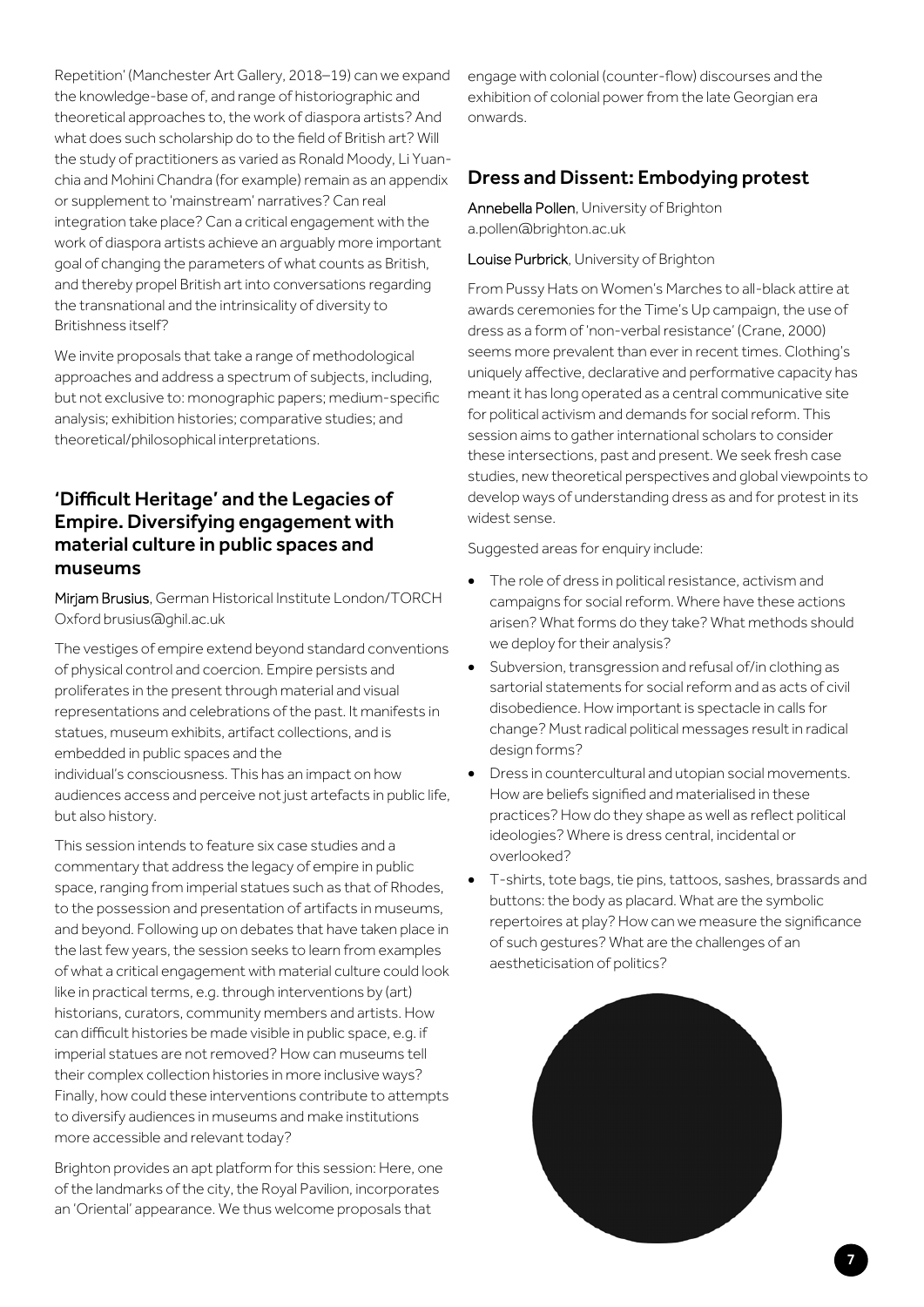#### Expanding the Ceramic Field in the Long 19th Century

Caroline McCaffrey, University of Leeds fhcmm@leeds.ac.uk

Anne Anderson, V&A Course Director and Tutor anne.anderson99@talk21.com

Rachel Gotlieb, Gardiner Museum, Toronto rachel@gardinermuseum.on.ca

This session calls for papers that expand the field of ceramics in the long 19th century to explore alternative narratives within art, decorative art and design histories and material culture and thus move beyond the tradition of connoisseurship and the cycles of production and consumption. We maintain that ceramics in the 19th century had a profound and pervasive presence: a rare Kangxi vase or a Chelsea figurine, a popular blue transferware plate or a humble china cup spoke to multiple actants – collector, dealer, consumer, designer, for example – and thereby contributed to the 19th-century's tangled and often fraught social and intellectual networks. This period also bore witness to an increase in scholarly publications relating to the cultural history of ceramics, intensified by museum exhibitions and the rising art market for these objects, and culminating in a second Chinamania.

We invite topics on all types of pottery and porcelain from all periods that touch upon 19th-century issues, including but not limited to: Chinamania, colonialism, collecting, display, domesticity, gender, identity, and transnationalism. Building upon Cavanaugh and Yonan's seminal publication on 18thcentury porcelain (2010), we ask: How did pottery and porcelain operate as agents of culture, conveying social, psychological and symbolical meanings in the 19th century?

#### 'Fiction with footnotes': Writing art history as literary practice

Tilo Reifenstein, Manchester Metropolitan University t.reifenstein@mmu.ac.uk

Jaś Elsner's description of art-historical writing as ekphrasis plants the practice firmly in the purview of poetry, literature or fiction, though be it, in his words, 'fiction with footnotes'. A similar propinquity between the creative work of the artist and that of the historian has been noted, among others, by Boris Groys, Christa-Maria Lerm Hayes and Hayden White, who have indicated that far from being ignobled by the fiction tag, the discipline is perhaps ennobled to deliver on the irreducible multiplicity of its 'objects' which hitherto sat uneasily with a scientistic pursuit of linearity, resolution and teleological determination that also treats *writing* as a neutral expedient. Yet art historians seem reticent to embrace their literary selves, as though it is safer on the side of the putative objectivity of language.

The aim of the session is to develop the characteristics of arthistorical writing *as a practice* that necessarily not only negotiates the boundary of visual and verbal, but also manifests a literary fiction produced in the discursive framing of knowledge and meaning-making about artefacts, subjects, processes and their historic contexts. The session invites theoretical and philosophical approaches, as well as case studies, to *writing as an epistemic practice* of art-historical research. Conceptualisations of art history's writing practice in view of fact, fiction and knowledge production, and critical readings of art history as *Wissenschaft* will help in framing the discipline as a practice that not only has to contend with political, institutional and ideological demands but also those of writing itself.

#### From Casting to Coding: Technologies of sculptural reproduction from antiquity to the present

Elizabeth Johnson, Birkbeck College elizabeth.johnson@bbk.ac.uk

Rebecca Wade, Leeds Museums and Galleries rebecca.wade@leeds.gov.uk

Recent advances in digital 3D technology have opened up new and exciting possibilities for both artists and art historians, from 3D printed artworks to the use of digital photogrammetry to reconstruct ancient monuments. Situated at the cutting-edge of digital culture, these practices also participate in a longer tradition of sculptural reproduction, including casting, electrotyping, paper squeezes and stereoscopy. Critical studies of sculptural reproduction can help to develop our understanding of the ambiguous territory between artwork and commodity, and illuminate networks of exchange between art and manufacture, entertainment and education. Without adequate critical analyses of the histories of sculptural reproduction, we miss a valuable opportunity to consider the intersection between art history and the everyday.

This session seeks to explore how different types of threedimensional reproduction have shaped the ways in which art is produced, encountered, disseminated and conceptualised. It looks to expose the archaeology of sculptural reproduction by considering its different forms from a transhistorical perspective. We welcome papers that examine sculptural reproduction through a range of frameworks: aesthetic, economic, material, social, political, philosophical and beyond.

Papers are invited which consider – but are not limited to – the following questions:

- What role did technologies of three-dimensional reproduction play in shaping the aesthetics of sculpture?
- Do sculptural facsimiles have their own aesthetic limits and possibilities?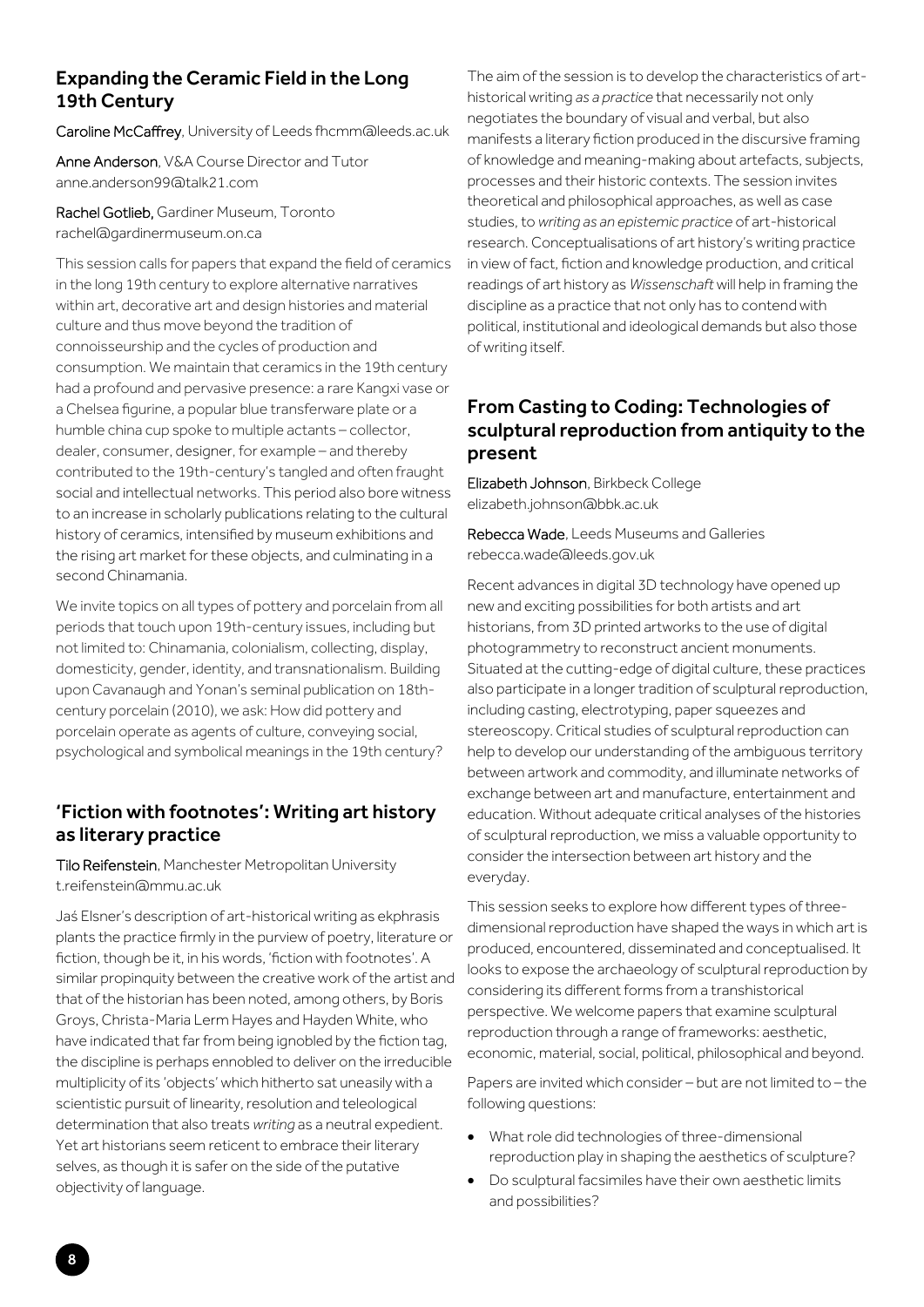- $\bullet$  How have technologies of sculptural reproduction reimagined sculpture's particular relation to space and time?
- How can discussions of sculptural reproduction animate debates on authenticity, authorship and mass reproducibility in new ways?

### Fugitive Visions: Art and the Eidetic Image

Elizabeth Buhe, Institute of Fine Arts (NYU) ebuhe@nyu.edu

Amy Rahn, Stony Brook University (SUNY) amy.rahn@stonybrook.edu

Eidetic imagery – vivid pictures seen 'in the mind's eye' – has been a powerful and ongoing source of artistic inspiration. Yet, modernist privileging of disembodied vision and positivist opticality has suppressed the realm of the eidetic: an expansive category that includes subjective spiritual, mystical, synesthetic, hallucinatory, and visionary experience.

This panel solicits papers addressing artists past and present who have employed eidetic imagery in the creation or content of their work, as well as from scholars crafting methodological approaches for understanding and historicising artists' visionary processes. Can art stimulate eidetic experience in its beholders? How might a hermeneutics of the eidetic contribute to a more expansive art history? How do artists represent the invisible? What perceptual modalities and sensory crossovers are engaged in creating or apprehending such art? Can the highly individual nature of reverie or inner vision paradoxically allow artists to communicate with art's diverse audiences?

Many art historical moments invite such questions. Prehistoric rock art's intricate patterning is believed to derive from forms visualised during altered states, while, in the 19thcentury, Symbolists instrumentalised individual visions in pursuit of sweeping artistic insight. More recently, Joan Mitchell claimed she painted 'from remembered landscapes that I carry with me'. Following the work of scholars like Marcia Brennan, Todd Cronan, Linda Dalrymple Henderson, and Martin Jay, this panel invites papers that implement or productively critique methodologies such as affect, feminism, neuroscience, new materialism, and phenomenology to excavate traces of eidetic experience that haunt art's past, but not yet its history.



## Historiography in the Expanded Field

Samuel Bibby, Association for Art History samuel@forarthistory.org.uk

'A Museum of Language in the Vicinity of Art', Robert Smithson's well-known intervention from 1968, sought to align the contemporary practice of artists' writings with the production of art itself. Such a demarginalisation conceived the publication as a site, one that Rosalind Krauss would in turn come to define as an expanded field. This session intends to perform just such an action upon the discipline of art history. Whilst historiography is today a burgeoning mode of enquiry for the subject, the majority of work produced remains fundamentally textual in its focus; the material and visual nature of art history (as a combination of words *and*  images) is all too often overlooked. An expanded field should thus extend beyond simply considering art history's status as language – textual discourse – to incorporate alongside it the physical space of the page, and its role as an object in its own right: as both content *and* form. Such an operation is all the more important precisely because of the subject's concern with questions of materiality and visuality in relation to the objects of its enquiry. Artists' books and magazines have in recent years proved to be particularly fertile ground for art history; this session seeks similar approaches in relation to the production of art historians' books and magazines.

Contributions reflecting the full chronological and geographical breadth of art history (in both print and digital forms) are encouraged, ones which, to expand upon Krauss, aim to present 'an organisation of [historiographical] work that is not [merely] dictated by the conditions of a particular [textual] medium'.

#### Keeping Painting in its Place: The refusal of the expanded field

Joanne Crawford, University of Leeds j.s.crawford@leeds.ac.uk

Sarah Kate Wilson, University of Leeds

Whilst the proliferation of media and alternative spaces of/for art has allowed sculpture to become an important player within the 'expanded field', it seems that painting remains stubbornly 'fixed' within its own physical and material limitations. Unable to fully move away from the application of paint onto a flat surface, especially when attempting to blur its own frame to move beyond it into the temporal and environmental spaces of the viewer, painting often finds itself in an uneasy alliance with film, installation or performance; to the point of being absorbed by the 'other' and obliterated *as* painting.

A result of such encounters is that painting fails to locate its own threshold and falls into the category of 'not-painting'. Instead of the old adage 'But this is not art!', we increasingly have 'But this is not painting!'.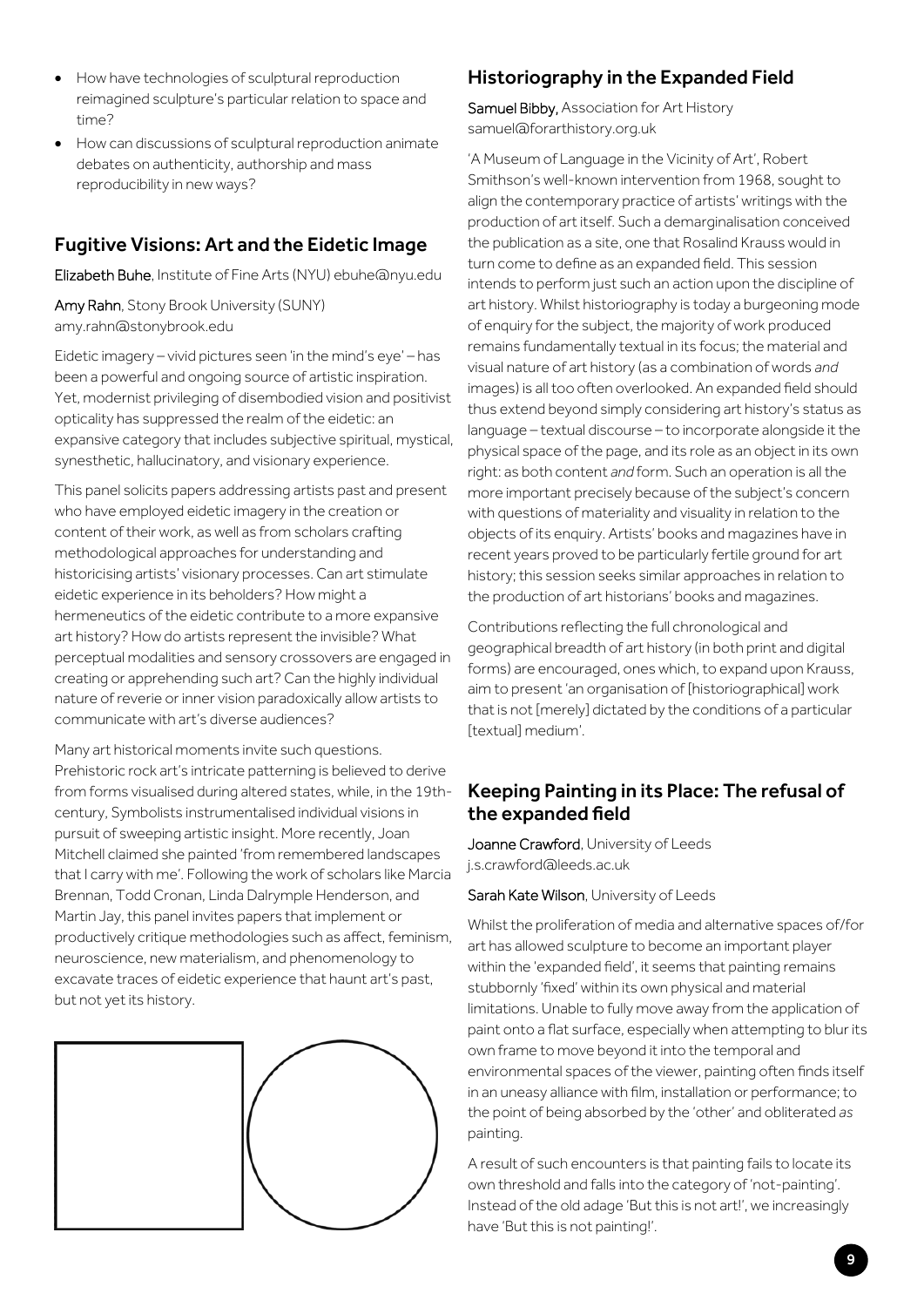Consequently, as artists and historians, when we do attempt to question what painting is, or what it could possibly become, we are pulled right back into the 'frame'. Painting, it seems, is becoming the last bastion of 'true' art for some, and is frustratingly confined to outmoded classificatory systems for others.

This session thereby invites historians, curators and practitioners to investigate the ways in which painting has historically been kept in its 'place', or within the 'frame', whilst also thinking about how it can move into an expanded field without losing its integrity as 'painting'.

#### Landscapes of the Everyday

Catherine Jolivette, Missouri State University Catherine Jolivette@MissouriState.edu

What is landscape? The visible features of an area of land often considered in terms of their aesthetic appeal? A picture representing an area of countryside? The genre of landscape painting? Or something much broader than a simple dictionary definition might imply? This session invites papers that engage new approaches to landscape, its discourses and representations, in ways that transcend and transgress past disciplinary boundaries.

In his 2015 book, John R. Stilgoe explores the titular question, 'What is landscape?' through its definition as a noun that 'designates the surface of the earth people shaped and shape deliberately for permanent purposes'. In the expanded field, landscape encompasses the ecology of cities and towns, as well as what Rosemary Shirley reframes as the 'nonmetropolitan', a term that rejects the anachronism of rural life being preserved as a kind of living museum.

This session explores landscape as the locus of the everyday, actively formed through environmental or anthropogenic changes, and the ways that language and visual culture shape our understanding of the form and meaning of landscape. Topics might explore landscape in relation to themes that include (but not limited to) labour and production, industrialisation and its legacies, sustainability, recreation, cultural heritage, design, mapping and cartography, and iconography.

All forms of visual culture may be considered, including, photographs, posters, film and television, artworks, architecture, festivals, exhibitions, guidebooks, maps, advertisements, promotional materials, and other forms of print media. Papers that focus on any period or geographical region are welcome and interdisciplinary approaches are strongly encouraged.

#### Modern(ist) Objects? The *objet trouvé* in the 18th and 19th centuries

Molly Duggins, National Art School, Sydney Molly.Duggins@nas.edu.au

#### Freya Gowrley, University of Edinburgh f.l.gowrley@gmail.com

Marcel Duchamp's series of 'readymades', particularly the infamous *Fountain* of 1917, are often viewed as heralding a watershed moment in the history of art. Produced between 1913 and 1921, Duchamp utilised found and appropriated objects, often drawn from everyday life, to redefine and question the very nature of art. Yet the art historical emphasis on the revolutionary nature of Duchamp's practice overlooks the productive possibilities offered by a longer and more fluid notion of the found object, or *objet trouvé*. Indeed, found objects have a long and venerable history stretching back well before the advent of Modernism, being used in the production of an array of cultural practices throughout the 18th and 19th centuries. Transformed by aesthetic and material processes such as display, translation, and adaptation, both everyday and extraordinary found objects proliferate in collections, collages, still lives, manuscripts, and assemblages made throughout this period.

This session accordingly seeks to examine the expanded field of the found object and the readymade by exploring these earlier manifestations. We invite proposals for papers on topics including, but not limited to:

- souvenirs
- acts of acquisition
- the collection
- historiographies of the found object
- mass production and/or commodification
- fragments, scraps, excerpts, and pieces
- appropriation
- dialogues of production and consumption
- circulation and exchange of found objects.

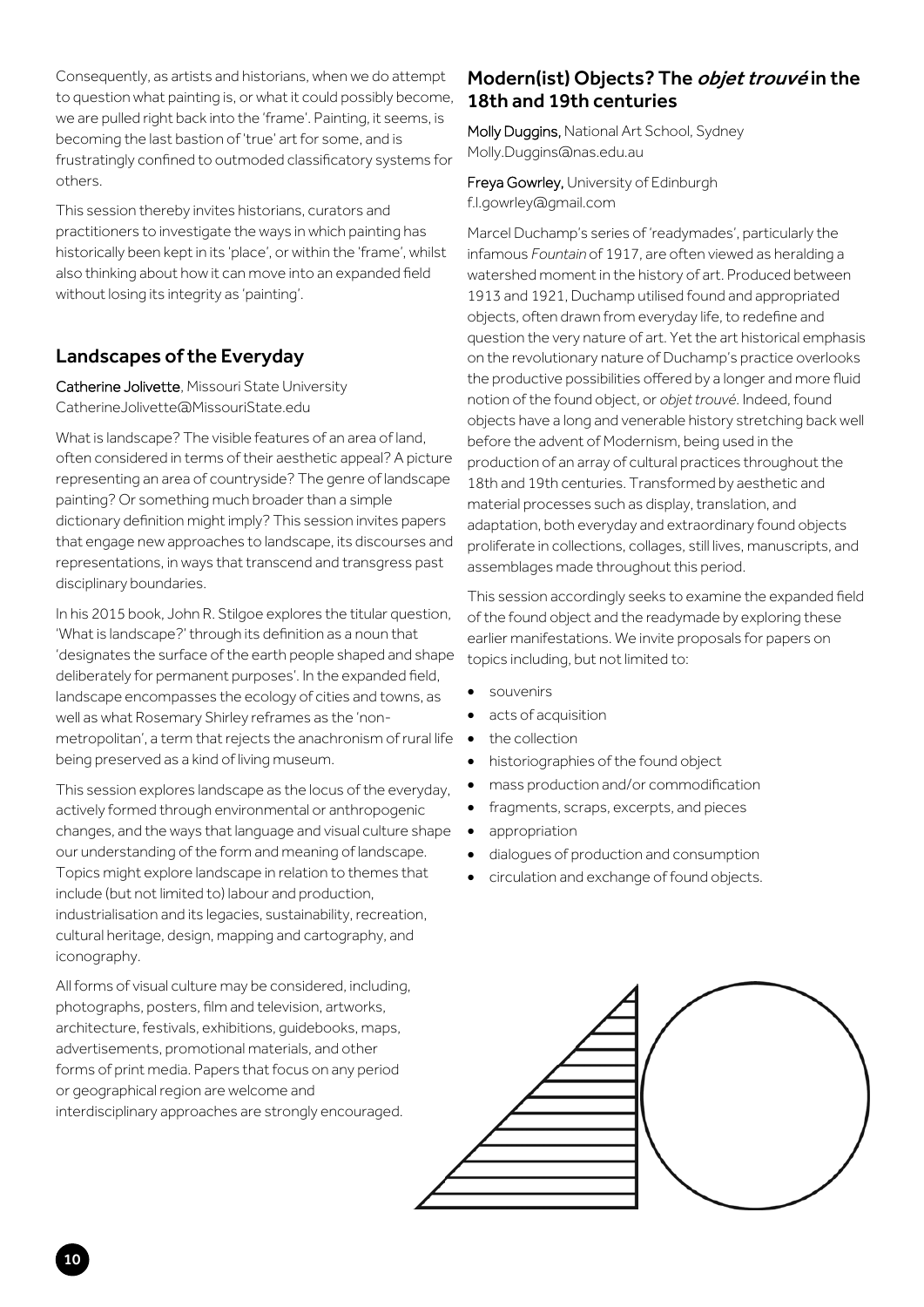#### Notate, Document, Score: Body culture & visual culture from Laban to Judson and beyond

Paisid Aramphongphan, De Montfort University paisid.aramphongphan@dmu.ac.uk

Hyewon Yoon, University of New Hampshire hyewon.yoon@unh.edu

This session will examine the intersections of body culture and visual culture across time, encompassing notation, performance and experimental scores, photographic documentation, film, and other archival sources. Rather than focusing on rubrics traditionally understood as dance, such as choreography and performance designed for time-limited showings, we seek papers that examine body and movement as an expanded field of practice, and how that fits within, emerges out of, and/or shapes a particular social and historical context.

Examples include 1920s body culture in Germany and the figure of Rudolf Laban, labanotation as visual culture, and related developments in abstraction, the body in dada, and the Bauhaus. Post-1960, the Judson Dance Theater spawned off new experiments enmeshed in the countercultural ethos, the latter formative for the emergence of contact improvisation and contemporary dance techniques such as release. Like Laban, early release practitioners also made visual work in their own right, exploring the logic of their bodily practice through visual means. We may further link this body of work at the liminal space between notation and creation, art and dance, with work such as Trisha Brown's drawings and more recent iterations in contemporary practices, such as William Forsythe's digital experiments.

Along with papers, this session welcomes alternative format proposals such as performance, workshop, re-enactment, oral history, sub-panel with practitioners.

#### Occult Performances and Reflections: The everyday occult in visual culture

Michelle Foot, University of Edinburgh mfoot@exseed.ed.ac.uk

Lucy Weir, University of Edinburgh lucy.weir@ed.ac.uk

The occult – the hidden – has been prevalent in various art forms for centuries. Christopher Partridge coined the term 'occulture' in 2004 in an effort to recognise the occult in the everyday, theorising the processes involved when popular culture disseminates occult ideas and beliefs to a wider audience. These occult and esoteric traditions are no longer hidden; instead the culture in which they are embedded has become familiar – they are ordinary and everyday.

Visual culture, as part of a broader popular culture, represents a fertile vehicle for the occult to enter everyday consciousness, even when the esoteric origins of those ideas remain unknown to the receiver. This is in opposition to secretive practices of a cultic milieu, when the occult was intended for an exclusive audience privileged with sacred and mysterious knowledge, such as, for example, ritual performances by and for adepts of the Hermetic Order of the Golden Dawn.

This session proposes to investigate the reflection and representation of occult ideas, beliefs and practices that manifest in everyday and popular forms of art from the 1870s to the present day. Focusing particularly on performance art, such as theatre and dance, as well as film, photography and print, this session would invite papers to explore occult currents in visual culture from any geographical location. In addition to academic papers, this session would welcome interdisciplinary approaches from performers and artists.

## Pedagogy and Practice in the Long 1960s

Briley Rasmussen, University of Florida brasmussen@ufl.edu

While art histories have increasingly taken account of the dynamics of play and participation in art of the 1960s, the impact of pedagogical thought and theory on the artistic production and reception of this period remains less explored and often historically decontextualised. Against the backdrop of Cold War politics, anxieties about citizenship and agency, and shifting conceptions of the role of institutions, the session will explore the many ways in which artistic practice, display, and reception were both underpinned and informed by teaching and learning. In doing so, this session seeks to narrow the gap between the histories of art education, art history, and museum studies.

A central aim will be to develop a more robust understanding of pedagogical thought in the 1960s, a period often described as instigating a shift in emphasis from product to process, a rise in collective and collaborative production, and the move towards art as social practice. This was parallelled by the emergence in art museum education of innovative and often radical practices that aimed to democratise the reception of art, moving it from a cerebral practice to an experiential one.

The session aims to address questions such as: How and why did the aims of art education and museum education shift during the 1960s? How did these ideas intersect with approaches to the production, display, and reception of art? In what ways does the relationship between art and pedagogy during this period reflect contemporaneous political, social, and artistic concerns? How can a more rigorous definition and historic contextualising of pedagogy during this period further our understanding of artistic methodologies, collaborative practice, and collective social action?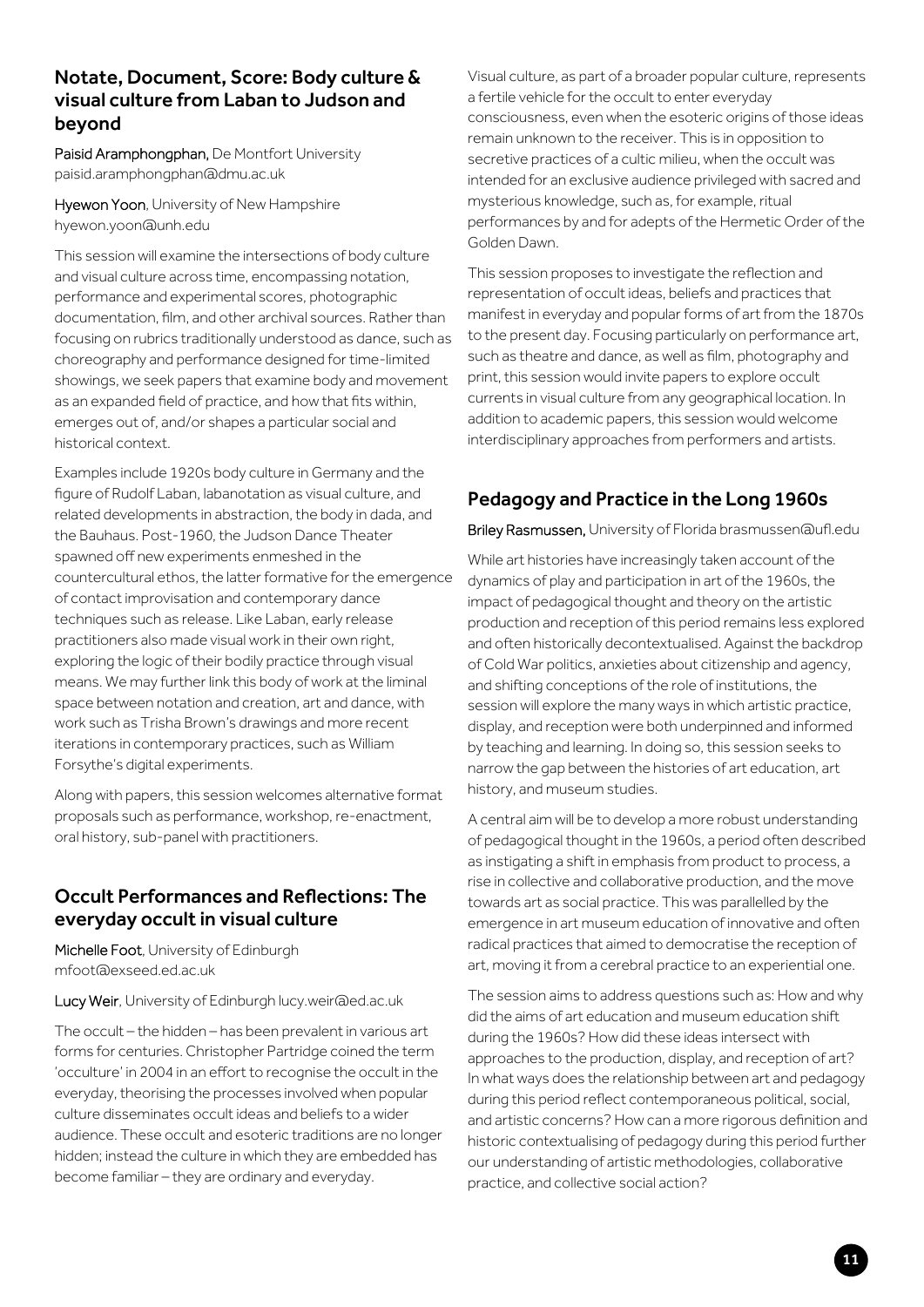#### Proximity: Contemporary art and spatial politics

#### Amna Malik, Independent scholar amnamalik@mac.com

In the spirit of the 2019 conference, taking its cue from Rosalind Krauss's conception of the expanded field, this session explores ways in which the global turn since the 1990s has drawn renewed attention to the spatial conditions in which and through which contemporary art is made, circulated and critically interpreted. The reference to 'Proximity' locates this session specifically within a discourse of propinquity rooted in conceptions of the neighbour with all its implications for a complexity of laying claim to spaces, and contestations between them. The specific framing of this emphasis on proximity comes from feminist questions of intimacy but takes its particular inspiration from Sara Ahmed's emphasis on affect as rooted in emotion, specifically her concern with affective economies, which move from virtual to actual spaces between bodies.

The session calls for papers that engage with this approach to contemporary art in a wide variety of ways, but with a specific emphasis on a post-Brexit political framing and the place of migrants and refugees within Europe as a particular focus. Whilst papers exploring a range of practices are welcome, an emphasis on lens-based media such as photography, film and video, and papers that explore the relationship between art and documentary forms will be particularly welcome.

#### Public sculpture in the expanded field

Martina Droth, Yale Center for British Art martina.droth@yale.edu

Sarah Victoria Turner, Paul Mellon Centre for Studies in British Art svturner@paul-mellon-centre.ac.uk

Is public sculpture part of the 'expanded field'? In its forms, public sculpture is largely governed by persistent traditions and conventions: the use of the figure, the statue on a pedestal, and the medium of bronze. Even in its modern incarnations, public sculpture still seeks to fulfil the promise of permanence in the public sphere. Responses to public sculptures tend to oscillate between indifference and moments of highly charged debate, often evidenced by actions that seek to destabilise sculpture's authority. As a locus of political unrest, sculptures might be variously decorated, dressed up, vandalised, or removed, thereby interrupting the stasis of their presence and meanings.

This interdisciplinary session seeks to draw upon the energy of current debates about the role of public sculpture to develop new frameworks for interpretation. How does art history intervene in understandings of public sculpture that mediate between past and present? What is the role of museums and collections, beyond serving as repositories or graveyards for contested statues? How can we connect the

temporal and geographic dimensions of the often fierce debates about public sculpture taking place across the globe?

#### Recovering the Ritual Object in Medieval and Early Modern Art

Catriona Murray, University of Edinburgh c.a.murray@ed.ac.uk

Halle O'Neal, University of Edinburgh halle.o'neal@ed.ac.uk

In the medieval and early modern worlds, ritual served as a legitimising process, a dynamic mechanism for mediating a transference or transformation of status. Objects played an essential part in this performative practice, charged with symbolism and invested with power. Distanced from their original contexts, however, these artefacts have often been studied for their material properties, disconnecting function from form and erasing layers of meaning. The relationships between ritual objects and ritual participants were identityforming, reflecting and shaping belief structures. Understanding of how these objects were experienced as well as viewed, is key to revealing their significances. This panel intends to relocate ritual objects at the centre of both religious and secular ceremonies, interrogating how they served as both signifiers and agents of change. The organisers specialise in early modern British art and medieval Japanese art, and so we invite proposals from a range of geographical perspectives in order to investigate this subject from a cross-cultural perspective. We particularly encourage papers which discuss medieval and early modern ritual objects – broadly defined – as social mediators.

Issues for discussion include but are not limited to: recovery of the everyday in ritual objects; embodiment; audiences and interactions; performativity; ritual object as emotional object; spatiality and temporality; re-use, recycling, removal; illusion and imagination; memory; thing theory.

## Rereading Photography Theory of the **Eighties**

Jean Baird, Nottingham Trent School of Art & Design jean.baird@ntu.ac.uk

Jonathan P Watts, Nottingham Trent School of Art & Design jonathan.watts@ntu.ac.uk

Two years ago, in an article titled 'The World's Most Amazing 100% Awesome Photography Theory', published in the journal *Photographies*, the academic Sharon Harper identified how photography undergraduate courses had 'not developed the scope of its subject matter or developed its theoretical horizons sufficiently'.

Harper argues that the legacies of photography theory's engagement with semiotics, psychoanalysis and Marxist thought continue to be the critical credibility that higher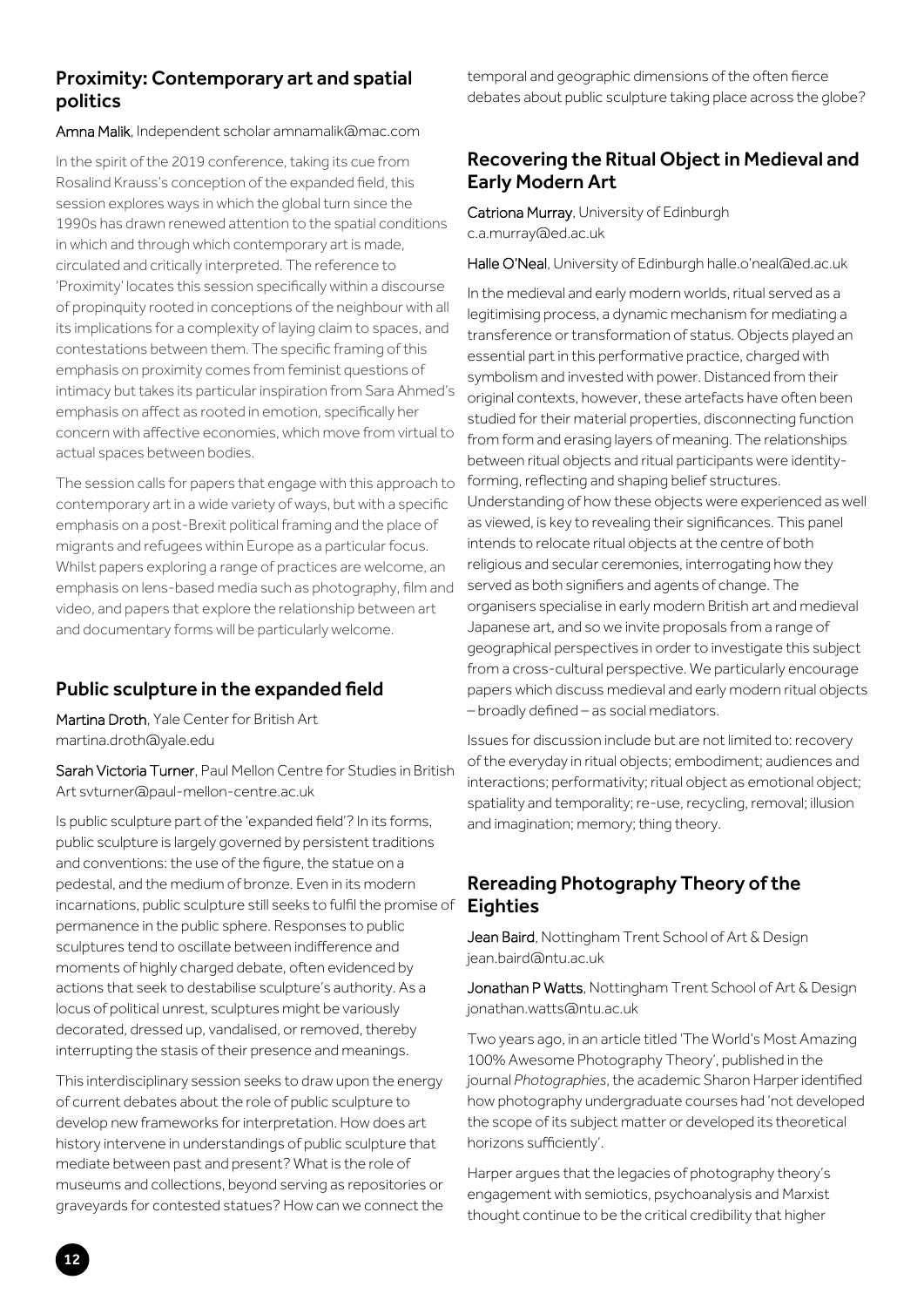education courses trade on today. This characterisation of photography theory is exemplified by the canonical 1982 anthology *Thinking Photography*, edited by Victor Burgin. In fact, Harper continues, its methods of analysis and ideological critique are now limitations to the development of academia and pedagogy. (Harper is not alone in critiquing photography theory of the 1980s.)

Burgin, however, cared deeply about developing an account of the production of meaning of a photograph within everyday social institutions located within specific histories, recognising the importance of identifying cultural context and its everyday uses, not just within fine art, but also advertising, journalism and domestic spaces.

*Thinking Photography* worked with some notion of the photograph's specificity, which is now, as it has been for some time, more *imprecise* in an age of wild media convergence of the accelerated networked image (Daniel Rubinstein and Katrina Sluis). We might not need the specificity of the photograph *Thinking Photography* presumes, but we do need its rigorous critical thinking. What are its legacies? How can we reread it today in our supposedly post-ideological times? What are the implications for photography education, which increasingly emphasises 'professionalisation' – gearing one up as an agent of/for cultural production? In such a space, critical theory is deprived of its agenda.

#### Sexuality in the Field of Encounter: The aesthetic topographies of eros

Edward Bacal, University of Toronto edward.bacal@mail.utoronto.ca

The experience of sexuality – including erotic sensation, desire, fantasy, and companionship – is traditionally understood as something *interior*. Conventional knowledge locates sexuality inside the subject's phenomenological horizon, the body's physical limits, the ego's psyche, and the privacy of domestic architectures; however, the history of aesthetic practice is full of examples that dis-locate sexuality, exposing it as a property of the exterior world. Whether in the pictorial space of Floating World prints orthe ramp of *Seedbed*, numerous artworks have dis-located the experience of sexuality, challenging the borders that delimit the sexual body from the world at large. By complicating that body's relation to its environment, such works illustrate an aesthetics of sexuality that takes place in a decidedly expanded field. Additionally, by demonstrating how sexuality mediates the intersection of bodies, sensations, and spaces, these works envision alternative possibilities of social, political, and ethical encounter.

This session discusses how artists have reimagined the ways sexuality is embodied in space, exploring the historical and theoretical implications of those interventions. It considers how architectures, cityscapes, and natural topographies

affect the performance and representation of sexuality. And it considers how sexuality contributes to the production and use of space in aesthetically relevant ways. Scholars working in any temporal, regional, and disciplinary field are invited to submit papers that address these concerns, with the aim of generating new discussions across discourses and practices.

#### Slowness and Suffering: Critical approaches to temporalities of violence

Suzannah Victoria Beatrice Henty, University of Melbourne info@svbh.com.au

Maria Kyveli Mavrokordopoulou, École des Hautes Etudes en Sciences Sociales kyveli.mavrokordopoulou@ehess.fr

Kyveli Lignou-Tsamantani, University of York klt529@york.ac.uk

The accelerated pace of life, along with rapid technological transformations, are often experienced as violent temporal registers. Slowness often comes as a response and is constructed as a deliberate resistance and subversion to the dominance of speed. Yet, slowness can also be experienced as a hegemonic temporal regime. In this vein, recent scholarship has sought to suggest slowness as equally violent, perhaps triggering a much more intricate mode of suffering than the one speed supposedly causes. Terms such as slow violence (R. Nixon, 2011) or slow death (L Berlant, 2011) are creating a theoretical 'armoury' for the description of forms of violence that cannot be sensed or seen immediately. Central – but not limiting – aspects of this discussion are:

- The temporality of waste (e.g. toxic) and the looming consequences for those who, often unwittingly, face them.
- The marginalised temporalities of the residual effects of colonisation.
- The temporal gap in terms of visibility between the violence of events of human/non-human death or suffering and their socio-political 'ruins.'

Time passes, but indeed its experience varies for different social, cultural, and political entities. How are we to apprehend and critically assess such hidden/invisible and extended forms of violence? How are artists responding to the slowness of violence or the violence of slowness? How are museums using slowness as a curatorial device for knowledge production? How do different mediums produce a differentiated experience of slowness? This session seeks to gather artistic, political and philosophical responses to the significance of slowness as a temporal register.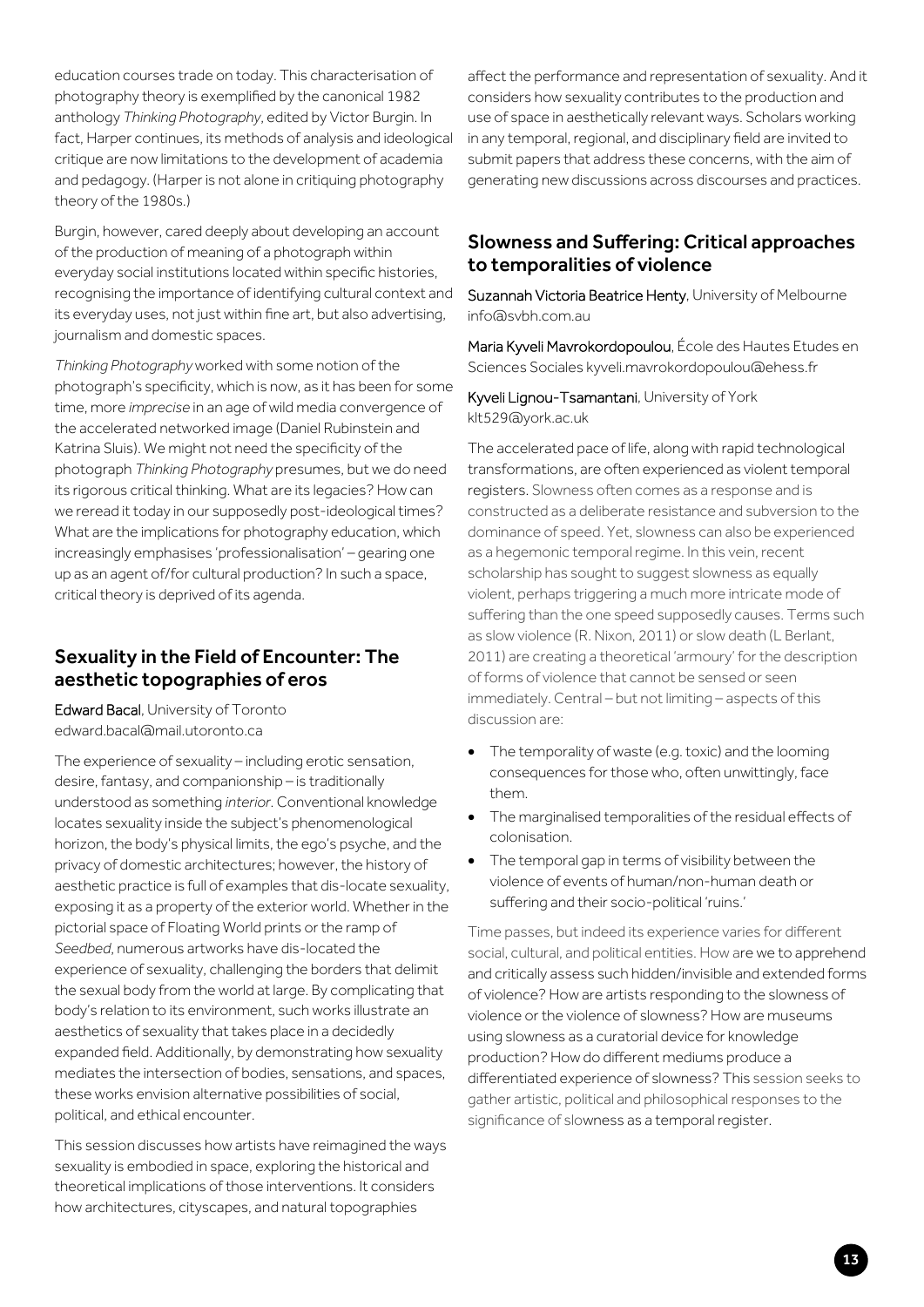#### Stranger Things: Locating design in science fiction and fantasy films

Sally-Anne Huxtable, National Museums Scotland s.huxtable@nms.ac.uk

Robyne Calvert, The Glasgow School of Art r.calvert@gsa.ac.uk

This session seeks to explore the interaction of histories of design and architecture with the genres of Science Fiction and Fantasy, within the expanded fields of film and television. From the aesthetic influence of German Expressionist art on *The Cabinet of Dr Caligari* (1920), to the recent display of Afrofuturism in *Black Panther* (2018), these genres have long taken visual inspiration from art and design movements. Looking beyond artistic influences and collaborations for costume and set, this session will examine particular objects and spaces not designed specifically for film that are deployed for the visual expression of fantastic narratives (for example, the furniture of Charles Rennie Mackintosh in films like *Blade Runner* (1982) and *Inception* (2010)*;* or that of Carlo Bugatti in *Alien Covenant* (2017)). Does the materiality of such objects express properties of 'the other', or convey subconscious narratives that help set the visual tone (such as discomfort, or anthropomorphism)? Can their use disrupt traditional narratives of time and space?

We are particularly interested in papers looking across the work of designers whose work frequently appears in science fiction and fantasy. We are also curious about indirect influences, such as the inspiration taken from the architecture of Frank Lloyd Wright and Arthur Charles Erickson to create separate visual identities for the kingdoms in *Game of Thrones* (2011– present); and converse situations where such worlds might have influenced design practice. Papers are welcomed from multiple disciplines, and may also be focused on visual or material culture, or any related field.

#### Survey Style: Landscape photography across the globe

Erin Hyde Nolan, Maine College of Art ehnolan@meca.edu

Sophie Junge, University of Zurich Sophieantonia.junge@uzh.ch

In the second half of the 19th century, photographic processes and the popularity of landscape representations evolved simultaneously. It is, therefore, not surprising that a shared pictorial language used for topographical views developed during this time period. Such practices not only shaped Euro-American territorial expansion, but also legitimated non-Western politics in the name of (proto-) national identity (Kelsey, 2007). As an international photographic survey movement, this trend gestured in many directions. It visualised the 19th-century desire to control, own, map as well as render and reproduce both the diversity

and familiarity of the landscape (Edwards, 2012). Recent scholarship has treated survey images as cultural 'portraits', which embody political ideologies and act as agents of power (Smith, 2009; Mitchell 1994). In light of recent debates regarding travel bans, the tenets of citizenship and migration, and the context, content and collection of such projects warrants renewed attention, especially their status as relics of the colonial enterprise.

This session seeks to expand the field of landscape photography and understand how the temporal and historical dynamics of place materialise through survey documentation. How do photographic conceptualisations of landscape from different locations relate to one another? By what means were scientific discourses on geography and anthropology entwined with imperialist ideologies, and in what ways do they manifest in photographs, exhibitions and archives? How do land surveys relate to conventions of portraiture, and fashion both individual and collective selfhood? Panelists should offer a fresh approach to the material, applying transnational methodologies to landscape photography from across the globe.

#### The Artist Interview: An interdisciplinary approach to its history, process and dissemination

Lucia Farinati, Kingston University, London luciafarinati102@gmail.com

Jennifer Thatcher, University of Edinburgh jen.thatcher@totalise.co.uk

There is no history of the artist interview as a critical genre in its own right. Rather, it has been underplayed as a journalistic tool, or overplayed as a historical source, predicated on the authentic artist's voice. Since the *Artists' Lives* project was established in 1990, the artist interview has tended to be subsumed within the field of oral history and its established protocols, restricting opportunities for interpretation and minimising its performative and creative aspects.

This session instead positions the artist interview at the intersection of art history, critical practice and dialogic aesthetics. The artist interview exists in different formats, including scripts, live dialogue, audio/audio-visual recordings and transcripts. How does the existence of multiple, competing sources affect approaches to the archive, and disrupt the primacy of the visual over the aural in art history? Taking an interdisciplinary approach, the papers explore how the artist interview can contribute to an expanded contemporary historiography.

Particular attention is given to its relation to such histories as broadcasting, publishing, psychology, linguistics, recording technologies and contemporary art (particularly, sound magazines, concrete poetry, performance, experimental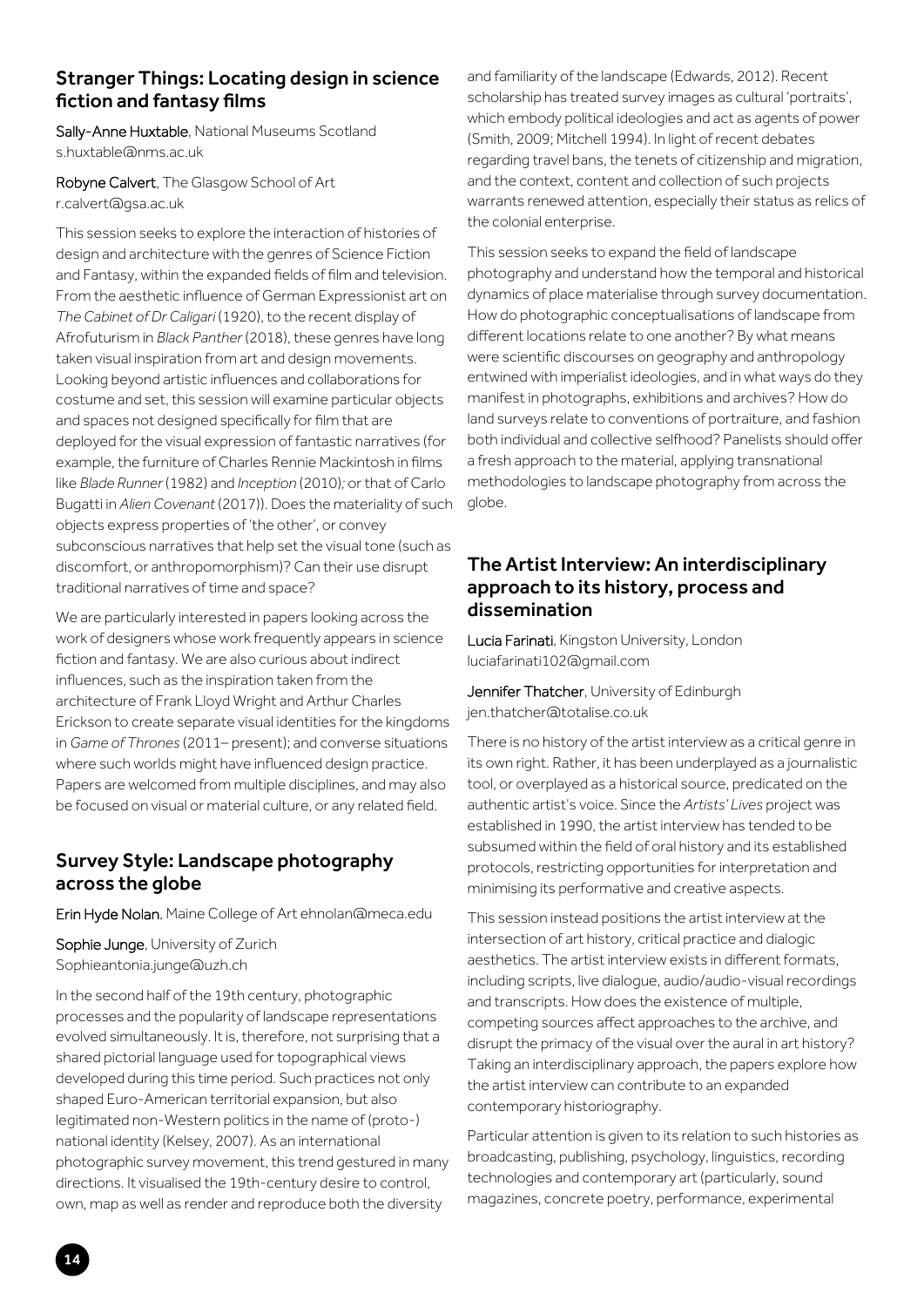music and video). We invite a close scrutiny of the process of making and disseminating an interview, from pre-production to post-production, exploring the ethics implicated in what is added, modified or censored in this process.

The session will comprise four individual papers and a workshop that explores both documentary and performative methods for producing interview transcriptions.

## The Non-Medium Specificity of 'Graphicality'

Nathan J Timpano, University of Miami ntimpano@miami.edu

Writing in the 1840s, the celebrated American Gothic author Edgar Allan Poe coined the term 'graphicality' to describe the manner in which his short stories could 'paint' striking, or even startling, images in the minds of his readers. It is equally known that the 'graphicality' of Poe's essays and tales inspired a number of 19th-century European modernists, including Charles Baudelaire, Edouard Manet, and Paul Gauguin, to name only a few.

Given the importance of Poe's theory to the field of American literature, as well as to the development of French modern literature and painting, this panel seeks to expand the legacy of 'graphicality' as a non-medium specific principle across European modernism, especially in the literary, visual, and performing arts.

Historical topics may include Poe's supposed influence on British writers and visual artists, or the manner in which Poe's theory more broadly affected French and non-French modernists alike. Papers that address postmodern art and theory are also welcome, particularly those that trace the historiography of 'graphicality' to more contemporary art practices. In other words, how might we conceive of 'graphicality' as an appropriate, interdisciplinary concept within the expanded field today?

## Uneasy Queer Art Histories

Greg Salter, University of Birmingham g.j.salter@bham.ac.uk

In the UK in 2017, the fiftieth anniversary of the partial decriminalisation of homosexuality in England and Wales was marked with celebratory media coverage, academic publications, and high-profile exhibitions (including Tate's 'Queer British Art', 'Coming Out' at Walker Art Gallery, Liverpool and Birmingham Museum and Art Gallery, and the National Trust's 'Prejudice and Pride' programme). The presence of queer art histories and queer histories in major museums was framed as reflecting social progress and the increasing cultural acceptance of LGBTQ identities.

While these gains are notable and worth celebrating, wider work in queer theory has begun to seek to address elements of queer histories that have been ignored or forgotten in more recent years. In response, this session focuses on uneasy queer art histories; queer art histories which may be

disturbing, disruptive, difficult, disavowed, or rooted in failure. It seeks uneasy queer art histories in response to queer theorist Kadji Amin's call for queer scholars to 'inhabit unease' rather than seeking to avoid it. In addressing what might be uneasy, this session aims to expand and disrupt queer art histories beyond narratives of progress and beyond purely UK or US contexts, and to reflect on how we do queer art histories and queer histories more widely.

his session seeks papers from any period and location that explore how queer art histories might have uneasy connections with, for example, racism, colonialism, violence, failure, loss, pederasty, fascism, and homonationalism.

#### Urban Dislocations and the Architecture of Diasporas (1900 – present)

Ralph Ghoche, Barnard College, Columbia University rghoche@barnard.edu

Ignacio G. Galán, Barnard College, Columbia University igalan@barnard.edu

Cities tend to be chronicled by the achievements of the dominant cultures that were responsible for their rise. Often lost in these narratives, however, are the manifold contributions of non-native newcomers, immigrants, refugees, outsiders, and expatriates who played a formative role in shaping and re-purposing urban environments. Neighborhoods like San Francisco's Chinatown, or New York's Loisaida, for example, were refashioned by century-long migrations from Asia and Latin America. They are as much spaces of global exchange and cohabitation as they are discontinuous enclaves; cities within cities. To study these urban enclaves is to challenge what traditional discourses on the city tend to privilege: the continuity between architectural objects and the local contexts within which they are situated.

This session brings to light the paradoxical nature and hybridity of cities, drawing attention to both the economic, cultural, and technological connections and exchanges while also uncovering the 'disjuncture' of these urban conditions. We seek papers that delineate the formal and informal processes by which displaced groups have occupied and reshaped existing structures or territories and those that describe the transglobal networks that have facilitated these transformations. Papers can focus on the critical role that individuals, community groups, and activist collectives play in the appropriation, spatial transformation, and re-signification of existing structures and environments.

We are interested in approaches that engage different scales of transformation, from specific buildings and projects to the repurposing of existing neighborhoods; from infrastructural interventions into the urban fabric to the development of wholly new cities.